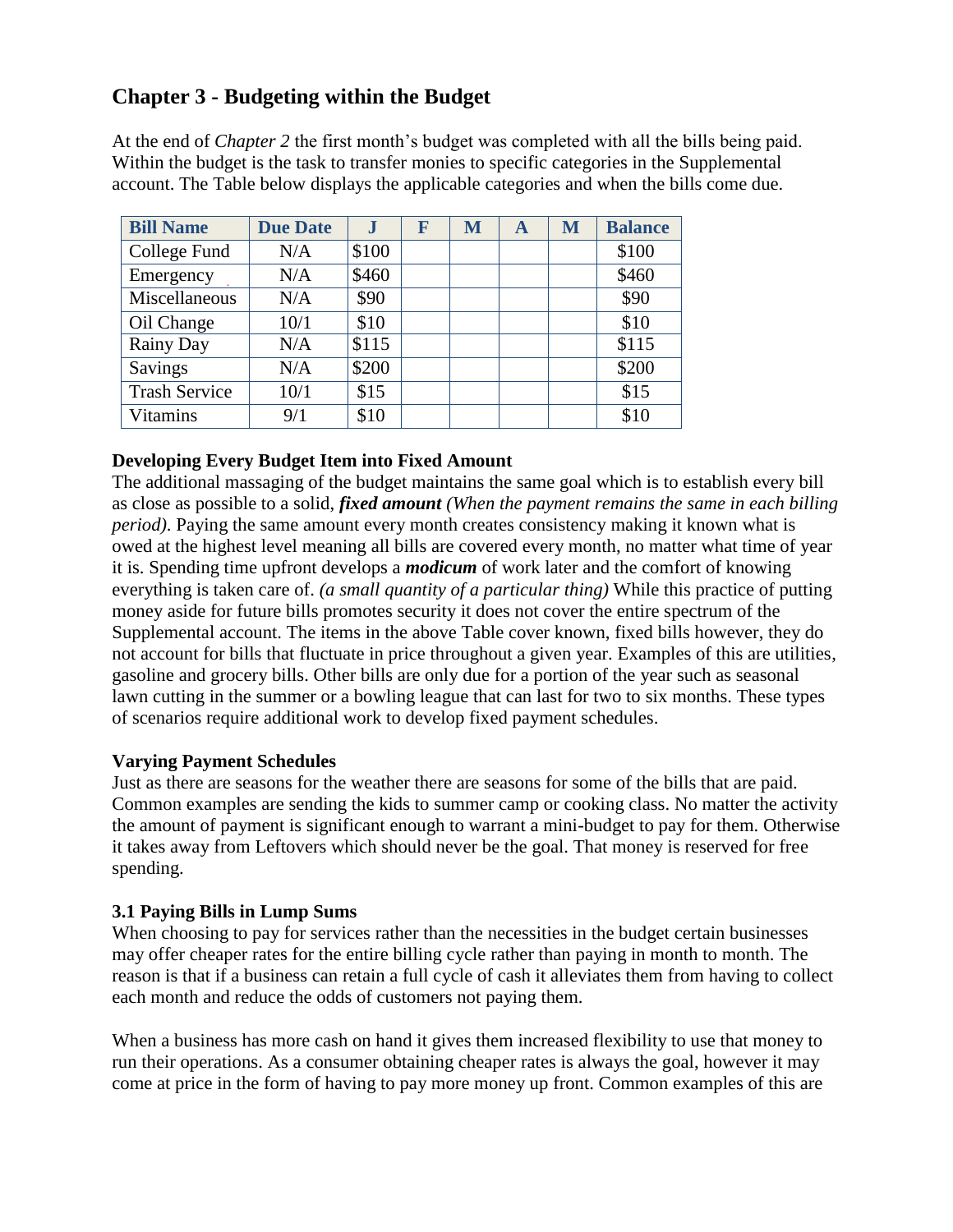from satellite radio, hosting fees for websites and yoga classes. The Gym membership is an example which can be found in the budget at \$26 each month.

See the following example to see how the rate is achieved and how much money needs to be saved to pay for it. The city art museum and science center is offering a yearly membership for \$504 per year at \$42 per month but is willing to offer the \$26 price at \$312 per year if that money is paid in a lump sum. This creates a \$16 savings per month and total savings of \$19.

| <b>Scenario</b> | <b>Payment</b>             | <b>Total Year</b> | <b>Difference</b> |
|-----------------|----------------------------|-------------------|-------------------|
| Monthly         | \$42                       | \$504             | \$0               |
| Lump Sum        | $$312$ (monthly avg. \$26) | \$312             | \$192             |

*When beginning the membership from a financial standpoint, the \$312 is the obvious choice. From a liquidity standpoint the \$42 per month may seem like the better option, however budgeting is always about spending less to increase cash position. When it comes to money it always more difficult to vision the lower payment when having to pay a lump sum upfront.* 

The other part of the equation is that after paying the \$312, every subsequent month \$26 needs to be saved in order to pay the lump sum next year. This is reflected in the Memberships line item in the budget. So, from the upfront payment of \$312, another \$312 is due in the 13th month again for second year equating to \$624 which will be found in Supplemental account. If the choice was to pay monthly at \$42 it would total \$1,008 after two years; and this is why paying in a lump sum is the clear choice as it nets a savings of \$384.

It is important to note with some memberships that they can be tied into a contract where cancelling before the period can involve penalty fees. As for the art museum, if it where contracted for a year and the decision was to quit after the  $12<sup>th</sup>$  month, the \$312 saved for the second year is free to use in any capacity in the budget or to spend freely.

# **3.2 Extra Curricular Activities (12-month Expense Planning)**

Let's say Jasper decided to join a bowling league that begins on September  $8<sup>th</sup>$  to March  $30<sup>th</sup>$ , which is 30 weeks. The cost for bowling is \$8 and raffles and snacks come to \$14 equating to \$22 each week. Taking this into account it totals \$660 for a year's period (30 x \$22).

# **-September through March**  $\rightarrow$  **\$660 / 7 = \$94.28 per month**

**-April through August**  $\rightarrow$  **\$0** 

#### $-One year \rightarrow 660 / 12 = $55 per month$

| <b>Month</b> | <b>Projected</b> | <b>Cost</b> | <b>To Supp</b> | <b>From Supp</b> |
|--------------|------------------|-------------|----------------|------------------|
| January      | \$55             | \$88        |                | \$33             |
| February     | \$55             | \$88        |                | \$33             |
| March        | \$55             | \$110       |                | \$55             |
| April        | \$55             | \$0         | \$55           | SC               |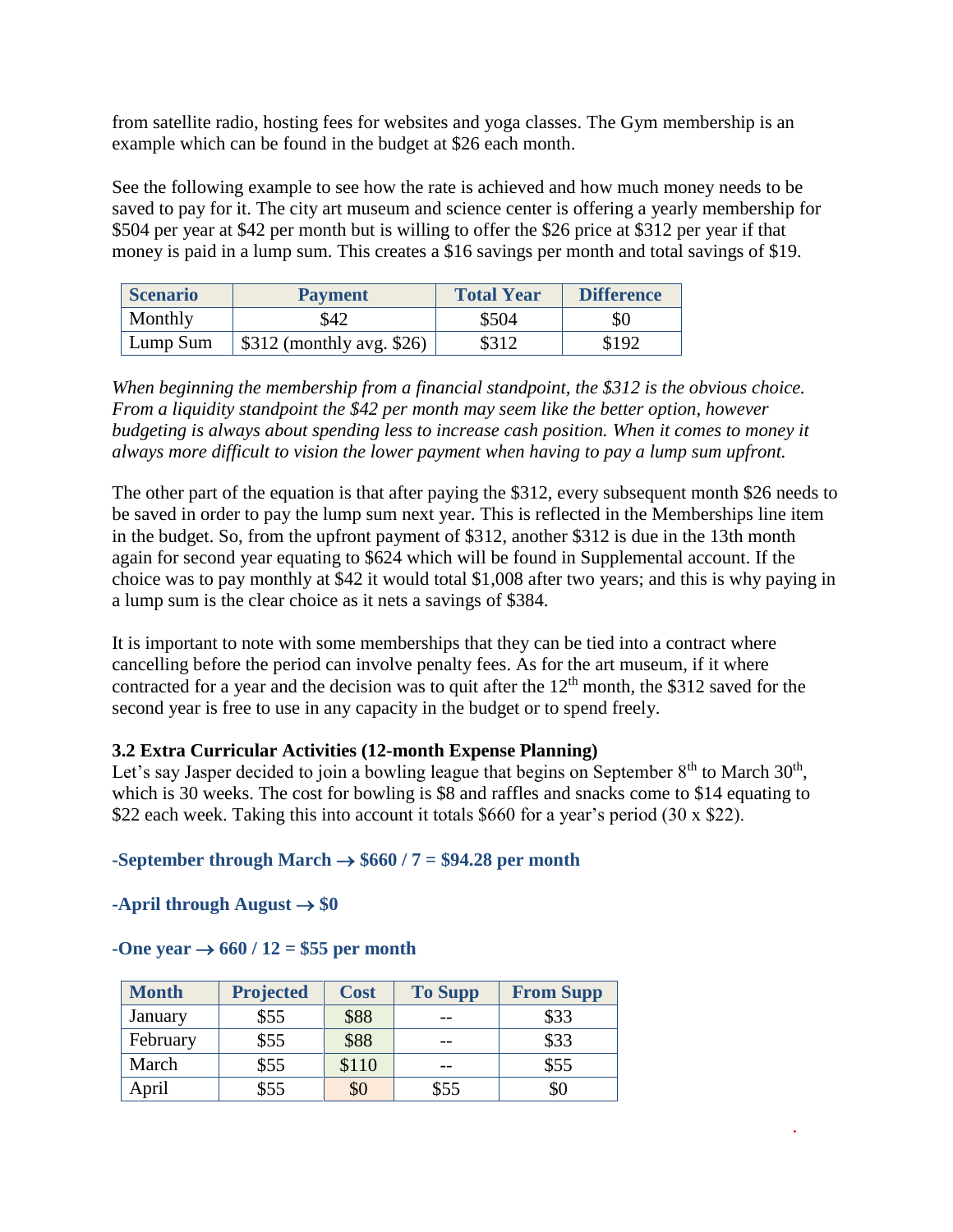| <b>Month</b> | <b>Projected</b> | <b>Cost</b> | <b>To Supp</b> | <b>From Supp</b> |
|--------------|------------------|-------------|----------------|------------------|
| May          | \$55             | \$0         | \$55           | \$0              |
| June         | \$55             | \$0         | \$55           | \$0              |
| July         | \$55             | \$0         | \$55           | \$0              |
| August       | \$55             | \$0         | \$55           | \$0              |
| September    | \$55             | \$88        |                | \$33             |
| October      | \$55             | \$88        |                | \$33             |
| November     | \$55             | \$88        |                | \$33             |
| December     | \$55             | \$110       |                | \$55             |
| <b>Total</b> | \$660            | \$660       | \$275          | \$275            |

# **3.3 Upfront Cash for Monthly Fluctuating Payments (12-month Expense Planning)**

These types of payments are similar to the utilities in that each month a different amount is charged however in this scenario what the actual amounts will be charged each month can be pre-calculated. Common examples of this are sun tanning and yoga classes where many service days may be required each month. Typical payment schedules are weekly, or monthly, which is the simplest to configure. The Figure below displays a one-year calendar to determine a general schedule.

|          |    |              | <b>JANUARY</b>   |    |    |              |    |    |                | <b>FEBRUARY</b> |    |    |    |              |                |    | <b>MARCH</b>    |              |                |                |    |    |    | <b>APRIL</b>    |    |    |    |
|----------|----|--------------|------------------|----|----|--------------|----|----|----------------|-----------------|----|----|----|--------------|----------------|----|-----------------|--------------|----------------|----------------|----|----|----|-----------------|----|----|----|
| S        | M  | т            | W                | т  | F  | S            | S  | M  | т              | W               | Т  | F  | S  | S            | M              | т  | W               | т            | F              | S              | S  | M  | т  | W               | Т  | F  | S  |
| 1        | 2  | з            | 4                | 5  | 6  | 7            |    |    |                | $\mathbf{1}$    | 2  | 3  | 4  |              |                |    |                 | 1            | $\overline{2}$ | 3              | 1  | 2  | 3  | 4               | 5  | 6  | 7  |
| 8        | 9  | 10           | 11               | 12 | 13 | 14           | 5  | 6  | 7              | 8               | 9  | 10 | 11 | 4            | 5              | 6  | $\overline{7}$  | 8            | 9              | 10             | 8  | 9  | 10 | 11              | 12 | 13 | 14 |
| 15       | 16 | 17           | 18               | 19 | 20 | 21           | 12 | 13 | 14             | 15              | 16 | 17 | 18 | 11           | 12             | 13 | 14              | 15           | 16             | 17             | 15 | 16 | 17 | 18              | 19 | 20 | 21 |
| 22       | 23 | 24           | 25               | 26 | 27 | 28           | 19 | 20 | 21             | 22              | 23 | 24 | 25 | 18           | 19             | 20 | 21              | 22           | 23             | 24             | 22 | 23 | 24 | 25              | 26 | 27 | 28 |
| 29       | 30 | 31           |                  |    |    |              | 26 | 27 | 28             | 29              |    |    |    | 25           | 26             | 27 | 28              | 29           | 30             | 31             | 29 | 30 |    |                 |    |    |    |
|          |    |              |                  |    |    |              |    |    |                |                 |    |    |    |              |                |    |                 |              |                |                |    |    |    |                 |    |    |    |
|          |    |              | <b>MAY</b>       |    |    |              |    |    |                | <b>JUNE</b>     |    |    |    |              |                |    | <b>JULY</b>     |              |                |                |    |    |    | <b>AUGUST</b>   |    |    |    |
| <b>S</b> | M  | т            | W                |    | F  | S            | S  | M  | т              | W               | Т  | F  | S  | S            | M              | т  | W               | т            | F              | S              | S  | M  | т  | W               | т  | F  | S  |
|          |    | $\mathbf{1}$ | 2                | 3  | 4  | 5            |    |    |                |                 |    | 1  | 2  | $\mathbf{1}$ | $\overline{2}$ | 3  | 4               | 5            | 6              | $\overline{7}$ |    |    |    | 1               | 2  | 3  | 4  |
| 6        | 7  | 8            | 9                | 10 | 11 | 12           | 3  | 4  | 5              | 6               | 7  | 8  | 9  | 8            | 9              | 10 | 11              | 12           | 13             | 14             | 5  | 6  | 7  | 8               | 9  | 10 | 11 |
| 13       | 14 | 15           | 16               | 17 | 18 | 19           | 10 | 11 | 12             | 13              | 14 | 15 | 16 | 15           | 16             | 17 | 18              | 19           | 20             | 21             | 12 | 13 | 14 | 15              | 16 | 17 | 18 |
| 20       | 21 | 22           | 23               | 24 | 25 | 26           | 17 | 18 | 19             | 20              | 21 | 22 | 23 | 22           | 23             | 24 | 25              | 26           | 27             | 28             | 19 | 20 | 21 | 22              | 23 | 24 | 25 |
| 27       | 28 | 29           | 30               | 31 |    |              | 24 | 25 | 26             | 27              | 28 | 29 | 30 | 29           | 30             | 31 |                 |              |                |                | 26 | 27 | 28 | 29              | 30 | 31 |    |
|          |    |              |                  |    |    |              |    |    |                |                 |    |    |    |              |                |    |                 |              |                |                |    |    |    |                 |    |    |    |
|          |    |              | <b>SEPTEMBER</b> |    |    |              |    |    |                | <b>OCTOBER</b>  |    |    |    |              |                |    | <b>NOVEMBER</b> |              |                |                |    |    |    | <b>DECEMBER</b> |    |    |    |
| S        | M  | т            | W                | т  | F  | S            | S  | M  |                | W               | T  | F  | S  | S            | M              | т  | W               | T            | F              | S              | S  | M  | т  | W               | T  | F  | S  |
|          |    |              |                  |    |    | $\mathbf{1}$ |    | 1  | $\overline{2}$ | 3               | 4  | 5  | 6  |              |                |    |                 | $\mathbf{1}$ | $\overline{2}$ | 3              |    |    |    |                 |    |    | 1  |
| 2        | з  | 4            | 5                | 6  | 7  | 8            | 7  | 8  | 9              | 10              | 11 | 12 | 13 | 4            | 5              | 6  | 7               | 8            | 9              | 10             | 2  | 3  | 4  | 5               | 6  | 7  | 8  |
| 9        | 10 | 11           | 12               | 13 | 14 | 15           | 14 | 15 | 16             | 17              | 18 | 19 | 20 | 11           | 12             | 13 | 14              | 15           | 16             | 17             | 9  | 10 | 11 | 12              | 13 | 14 | 15 |
| 16       | 17 | 18           | 19               | 20 | 21 | 22           | 21 | 22 | 23             | 24              | 25 | 26 | 27 | 18           | 19             | 20 | 21              | 22           | 23             | 24             | 16 | 17 | 18 | 19              | 20 | 21 | 22 |
| 23       | 24 | 25           | 26               | 27 | 28 | 29           | 28 | 29 | 30             | 31              |    |    |    | 25           | 26             | 27 | 28              | 29           | 30             |                | 23 | 24 | 25 | 26              | 27 | 28 | 29 |
| 30       |    |              |                  |    |    |              |    |    |                |                 |    |    |    |              |                |    |                 |              |                |                | 30 | 31 |    |                 |    |    |    |
|          |    |              |                  |    |    |              |    |    |                |                 |    |    |    |              |                |    |                 |              |                |                |    |    |    |                 |    |    |    |

For this exercise child care will be the targeted service. The schedule is every Monday and Wednesday with a daily cost of \$37 along with an \$85 yearly registration fee. Holidays and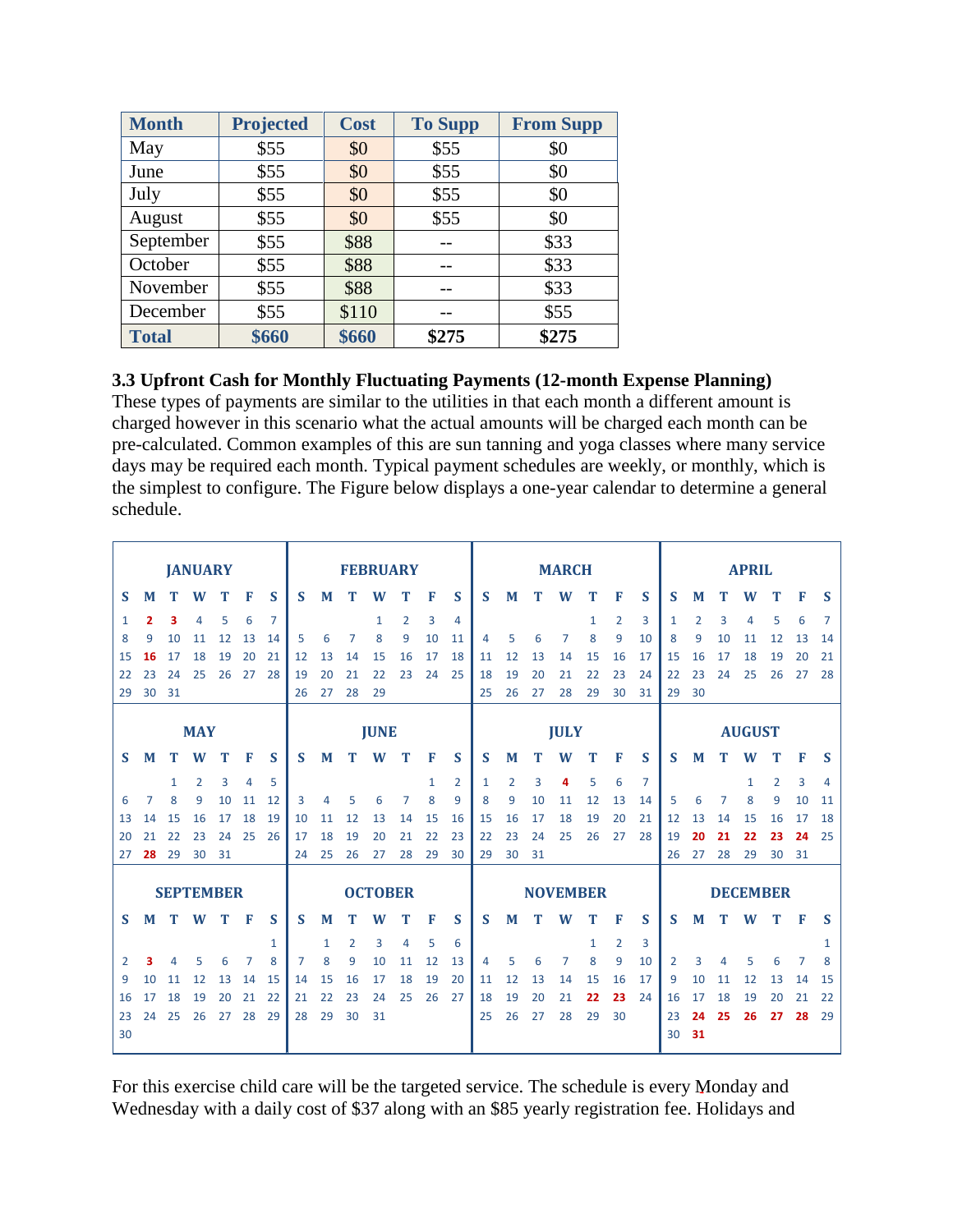vacations are highlighted in red. The next step is to determine how many days each month will be required.

|  |  | $\mathbf{nr}$ |  | uı | -- | <b>Cl</b> |  |
|--|--|---------------|--|----|----|-----------|--|
|  |  |               |  |    |    |           |  |

The total number of days for the year total 95 with many varying service days for each month.

### $$95 \times $37 = $3,515 \rightarrow $3,515 / 12 = $292.91$

#### $$85 / 12 = $7.083 \rightarrow 292.91 + $7.083 = $299.993$  rounded to \$300 per month

#### **\$300 x 12 = \$3,600 per year**

When establishing bill allocation plans it may take some upfront cash to pad the Supplemental account before the plan works successfully for the non-fixed bills. For example if the first three months in a cycle are projecting over budget the money to pay the bill has to come from somewhere.

As with paying bills either personally or in business startup money is required to get the program up and running. With personal budgeting the simple rule is do not pay anything that can't be afforded. That's the essence of having a budget and determining the scheduled payment frequencies and amounts. Start with the necessities such as rent or gasoline and add in the niceties such as a bowling league later; that payment may be better used to amass startup cash for fluctuating schedules in other areas of the budget.

As for day care, in the first month, money is sent to the Supplemental account but in the second month there is not enough money to cover the bill amount in February in light of money be transferred into the main account back from Supplemental. In order to prevent this there two key steps:

1) Use money from other sources to pay for months that have a shortfall

2) Find the breakeven point where there is enough cash to cover the current year and enough cash to supplement the next year cycle to prevent a shortage when bills come over projection.

The Table below provides a monthly breakdown for day care for what cash is going into and out from Supplement and what additional cash is required stay out of a negative balance.

| <b>Month</b> | <b>To Supp</b> | <b>From Supp</b> | <b>Balance</b> | <b>Added Cash</b> | <b>New Balance in Supp</b> |
|--------------|----------------|------------------|----------------|-------------------|----------------------------|
| Jan          | \$33.92        | $- -$            | \$33.92        | $- -$             | \$33.92                    |
| Feb          | $- -$          | \$40.08          | $(\$6.16)$     | $\sim$ $\sim$     | $(\$6.16)$                 |
| Mar          | --             | \$3.08           | (\$9.24)       | $\sim$ $\sim$     | (\$9.24)                   |
| Apr          | --             | \$40.08          | $(\$49.32)$    | $-$               | $(\$49.32)$                |
| May          | --             | \$3.08           | $(\$52.40)$    | $- -$             | $(\$52.40)$                |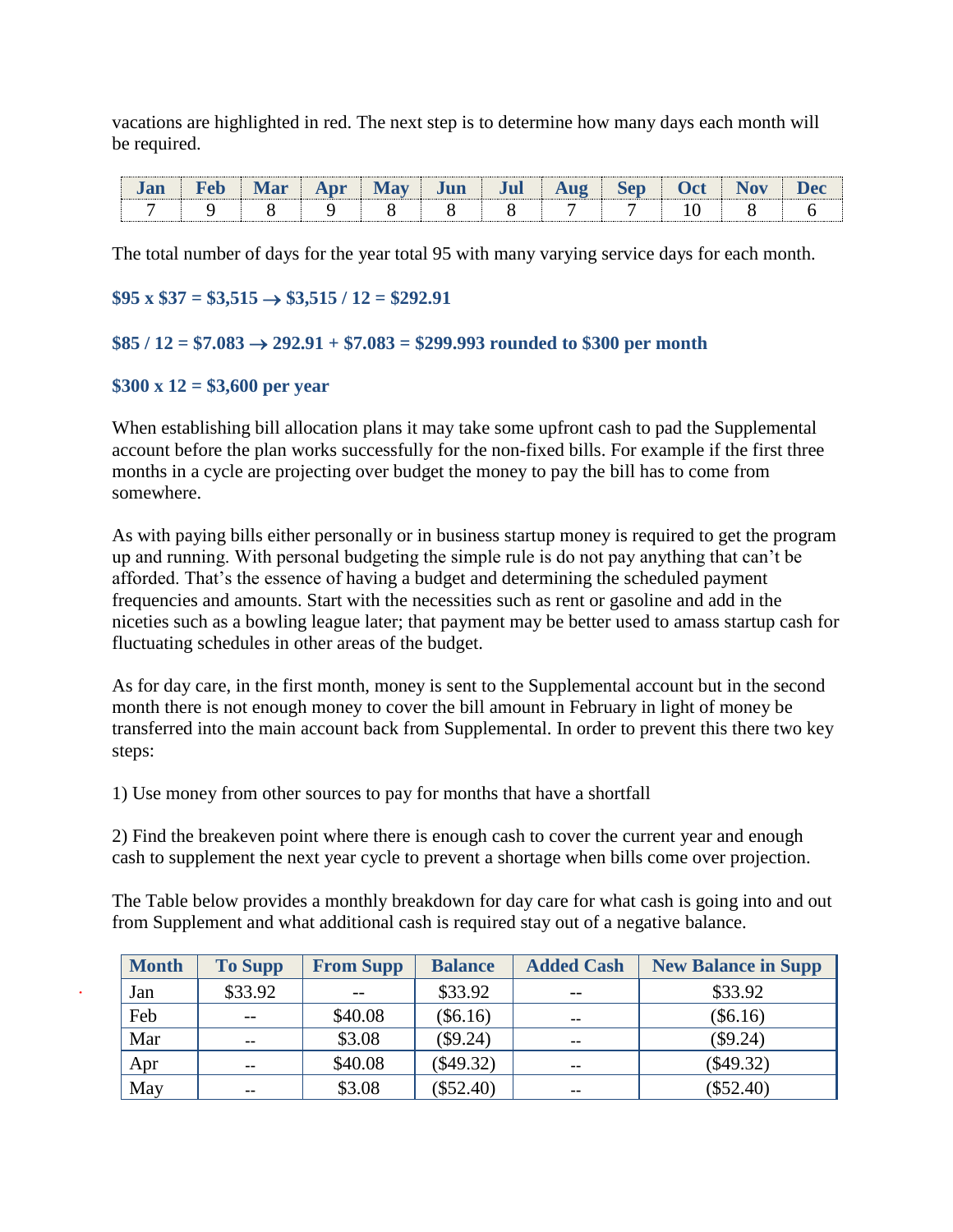| <b>Month</b> | <b>To Supp</b> | <b>From Supp</b> | <b>Balance</b> | <b>Added Cash</b> | <b>New Balance in Supp</b> |
|--------------|----------------|------------------|----------------|-------------------|----------------------------|
| Jun          | $\sim$ $\sim$  | \$3.08           | (\$55.48)      | $\sim$ $\sim$     | (\$55.48)                  |
| Jul          | --             | \$3.08           | (\$58.56)      | \$58.56           | \$0                        |
| Aug          | \$33.92        | $\sim$ $\sim$    | \$33.92        | $\sim$ $\sim$     | \$33.92                    |
| Sep          | \$33.92        | $\sim$           | \$67.84        | $\sim$ $\sim$     | \$67.84                    |
| Oct          | $- -$          | \$77.08          | (\$9.24)       |                   | (\$9.24)                   |
| <b>Nov</b>   | $\sim$         | \$3.08           | \$12.32)       | \$12.32           | \$0                        |
| Dec          | \$70.92        | $- -$            | \$70.92        |                   | \$70.88                    |

For the year's projection it shows that a negative balance would occur in February and not until August is the actual payment below the projection. At that point adding up the months from February through July comes to \$58.56. In August and September cash is added back in but a negative balance of \$12.32 ensues in October through the rest of the year. Adding \$58.56 to \$12.32 comes to \$70.88, which is the breakeven point for what is needed upfront in order to have the cash to average the budgeted amount of \$300. In the instance where the last month in any bill cycle is scheduled to forward money to the Supplemental account, that amount will carry over and be the "new" Added Cash when the new billing cycle begins. With child care the \$70.92 infusion is enough to cover the entire years billing cycle. This exercise is only required once due to establishing a fixed amount. If the bill where to raise or lower typically a minor adjustment is needed to maintain a consistent billing schedule.

| <b>Month</b>  | <b>Budget</b> | <b>Cost</b> | <b>To Supp</b> | <b>From Supp</b> | <b>Added Cash</b> | <b>Supp Bal</b> |
|---------------|---------------|-------------|----------------|------------------|-------------------|-----------------|
| Jan           | \$300         | \$266.08    | \$33.92        |                  | \$70.88           | \$104.80        |
| Feb           | \$300         | \$340.08    |                | \$40.08          | --                | \$64.72         |
| Mar           | \$300         | \$303.08    |                | \$3.08           | --                | \$61.64         |
| Apr           | \$300         | \$340.08    |                | \$40.08          | --                | \$21.56         |
| May           | \$300         | \$303.08    |                | \$3.08           | --                | \$18.48         |
| Jun           | \$300         | \$303.08    |                | \$3.08           |                   | \$15.40         |
| Jul           | \$300         | \$303.08    |                | \$3.08           | --                | \$12.32         |
| Aug           | \$300         | \$266.08    | \$33.92        |                  | --                | \$46.93         |
| Sep           | \$300         | \$266.08    | \$33.92        |                  |                   | \$80.16         |
| Oct           | \$300         | \$377.08    |                | \$77.08          |                   | \$3.08          |
| <b>Nov</b>    | \$300         | \$303.08    |                | \$3.08           |                   | \$0             |
| Dec           | \$300         | \$229.08    | \$70.92        |                  |                   | \$70.92         |
| <b>Totals</b> | \$3,600       | \$3,599.96  | \$172.68       | \$172.64         | \$70.88           | \$70.92         |

*The .04 overage in the Budget reflects the .04 overage in the To Supp as well as the Supp Bal versus the Added Cash. Hence, the funds are balance for Child Care.* 

#### **3.4 Seasonal Bill Schedules (12-month Expense Planning)**

In climates with seasons that have huge swings in temperature, the usage of electricity and natural gas fluctuates. This applies more for those who own or rent a home. (Often times when renting an apartment or condo these bills may be included in the rental price) The pitfall depending on the region of dwelling is that bills can be higher in the colder months and lower in the warmer months or vice versa. In some climates air conditioning is ran all year and in some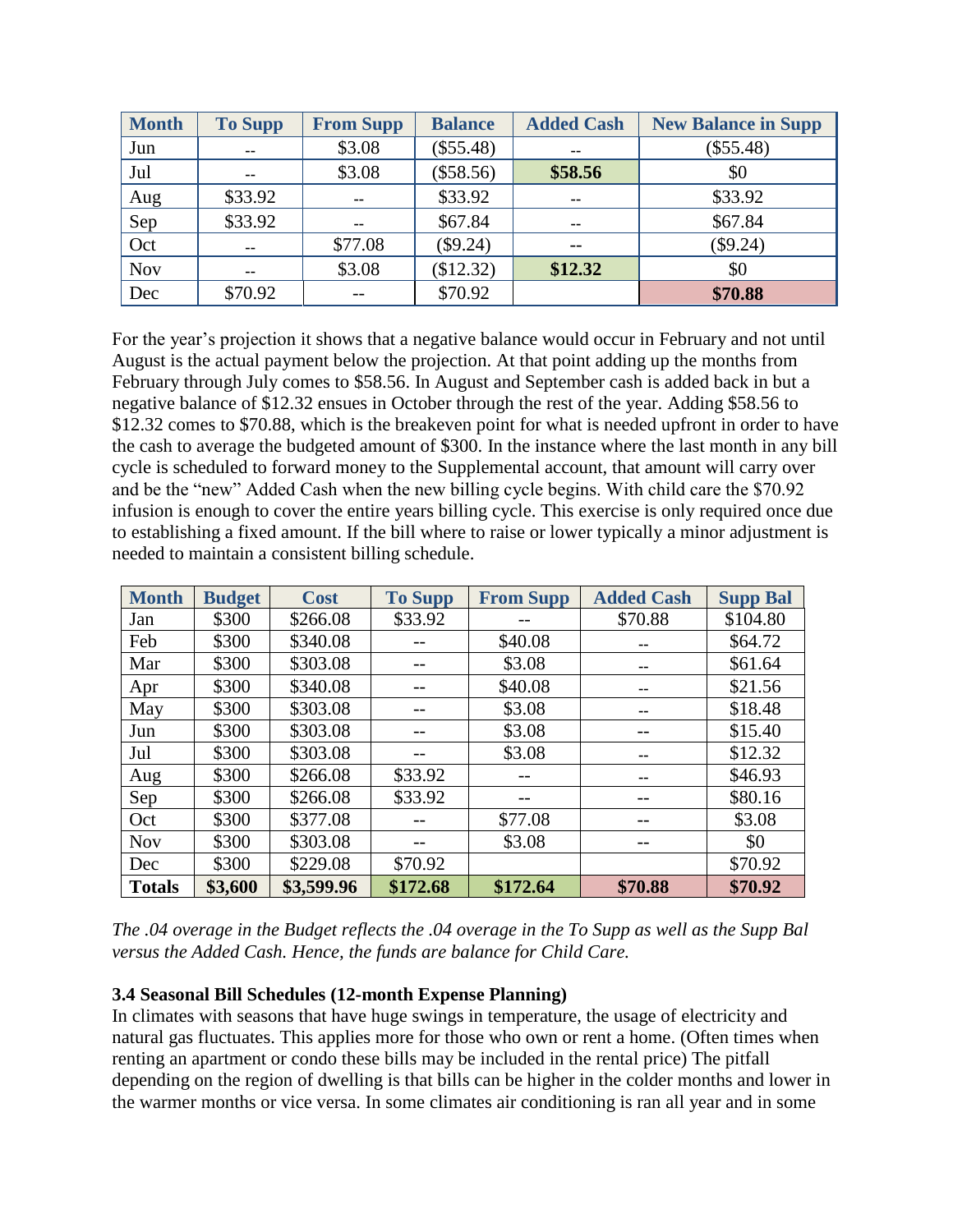climates there no air conditioning used at all. The key is to following the exercise in Table below to come to an average bill. To mitigate the swings in the bills, contact the utility company and ask them to mail a history of the last year or two (if they keep records). More than likely this information is available online through the company's website. The Figure below is a sample of a natural gas bill for a typical Midwest climate.

| <b>Month</b> | <b>Cost</b> | <b>Condition</b>                                         |
|--------------|-------------|----------------------------------------------------------|
| December     | \$72        | Fall/winter crossover - Increased furnace usage          |
| January      | \$81        | Winter - Increased furnace usage                         |
| February     | \$92        | Winter - Increased furnace usage                         |
| March        | \$81        | Winter/Spring crossover - Furnace usage wanes.           |
| April        | \$34        | Spring - No air conditioning                             |
| May          | \$24        | Spring - No air conditioning                             |
| June         | \$22        | Spring/summer crossover – Air conditioning may be needed |
| July         | \$44        | Beginning of summer - Air Conditioning Impact            |
| August       | \$53        | Summer - Air Conditioning Impact                         |
| September    | \$20        | Summer/fall crossover - Air conditioning wanes           |
| October      | \$32        | Fall - May not need heat or air conditioning             |
| November     | \$45        | Fall - Beginning to use furnace                          |

The total bill for the year is \$600. The average bill in the lower gas periods is \$29.5 and in the higher periods it is \$70.5 so there is a large dichotomy. Now that entire year has been calculated simply finding the average will determine what amount to project in the budget each month.

# **-April through June and September through November**  $\rightarrow$  **\$177 / 6 = \$29.5**

# **-December through March and July and August**  $\rightarrow$  **\$423 / 6 = \$70.5**

#### $-Total \rightarrow $600 / 12 = $50$

Per the Jasper's budget*,* \$50 is the amount projected each month. This same exercise can be performed with the water and electric bills or any item that follows this type cycle. Now that an average amount has been established, most of the months during the year will have the actual bill reflect differently than what was projected. Therefore, money will have to be transferred to the Supplemental account when the actual amount is lower than the projected amount and transferred to the main account when the actual amount is over the projected amount. The Table below displays the projected money exchanges for a year. To ensure the math is correct, what went to Supplement and came from Supplement will be the same the amount.

| <b>Month</b> | <b>Projected</b> | <b>Cost</b> | <b>To Supp</b> | <b>From Supp</b> |
|--------------|------------------|-------------|----------------|------------------|
| January      | \$50             | \$81        |                | \$31             |
| February     | \$50             | \$92        |                | \$42             |
| March        | \$50             | \$81        |                | \$31             |
| April        | \$50             | \$34        | \$16           |                  |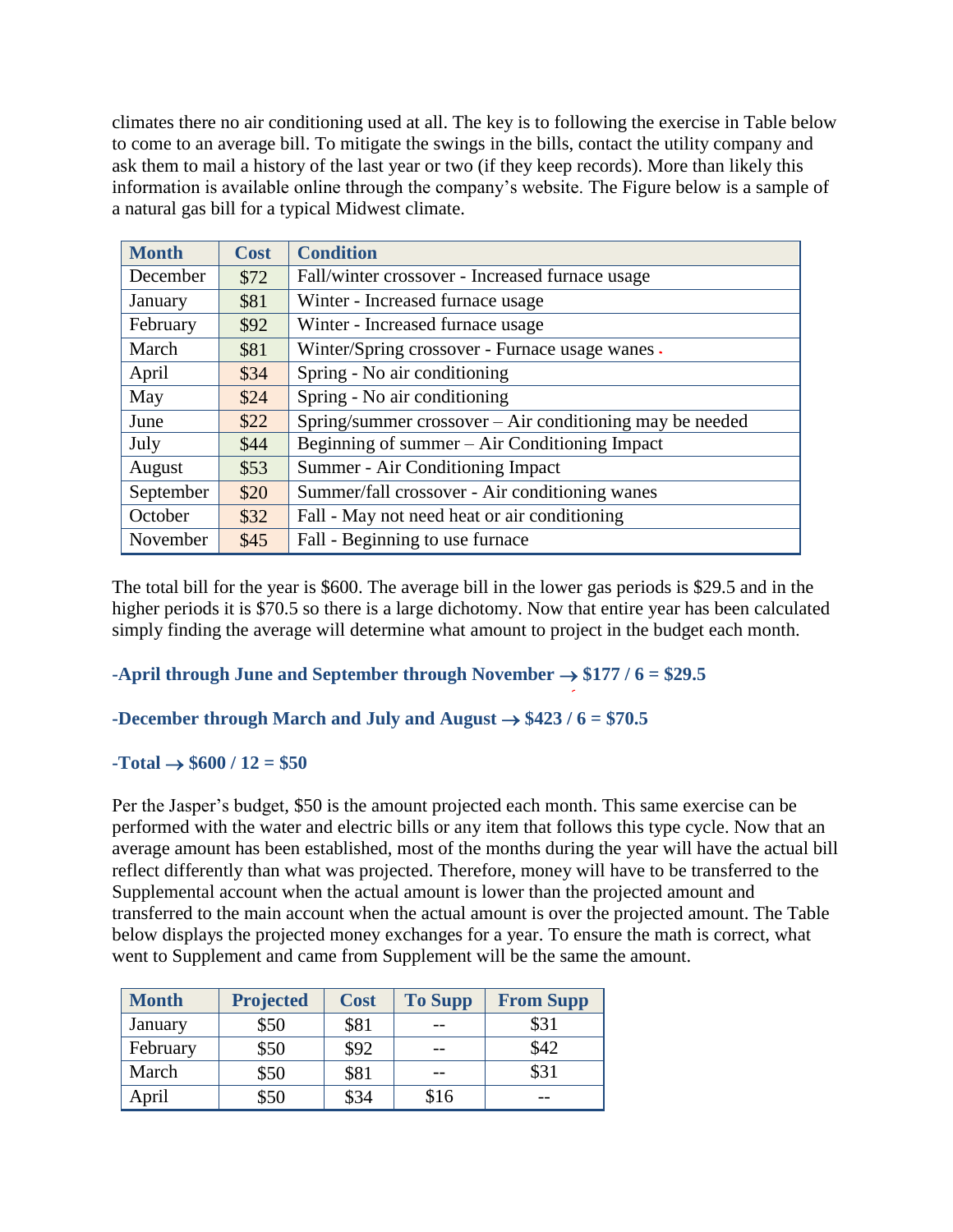| <b>Month</b> | <b>Projected</b> | <b>Cost</b> | <b>To Supp</b> | <b>From Supp</b> |
|--------------|------------------|-------------|----------------|------------------|
| May          | \$50             | \$24        | \$26           |                  |
| June         | \$50             | \$22        | \$28           |                  |
| July         | \$50             | \$44        | \$6            |                  |
| August       | \$50             | \$53        |                | \$3              |
| September    | \$50             | \$20        | \$30           |                  |
| October      | \$50             | \$32        | \$18           |                  |
| November     | \$50             | \$45        | \$5            |                  |
| December     | \$50             | \$72        |                | \$22             |
| <b>Total</b> | \$600            | \$600       | \$129          | \$129            |

The added cash analysis:

| <b>Month</b> | <b>To Supp</b> | <b>From Supp</b> | <b>Added Cash</b> | <b>New Balance in Supp</b> |
|--------------|----------------|------------------|-------------------|----------------------------|
| January      | \$0            | \$31             | \$104             | \$73                       |
| February     |                | \$42             |                   | \$31                       |
| March        |                | \$31             | --                | \$0                        |
| April        | \$16           |                  | --                | \$16                       |
| May          | \$26           |                  | --                | \$42                       |
| June         | \$28           |                  |                   | \$70                       |
| July         | \$6            |                  |                   | \$76                       |
| August       |                | \$3              | --                | \$73                       |
| September    | \$30           | --               | --                | \$103                      |
| October      | \$18           |                  |                   | \$121                      |
| November     | \$5            |                  |                   | \$126                      |
| December     | \$             | \$22             |                   | \$104                      |

# *Utility Budget Plans*

Many utility companies will set up a budget plan where they take they check the prior year's total cost divide it by 12 and charge that amount for the next twelve. If the actual gas or electric used in is less than what was paid then they issue you a credit, however if the actuals are above the budgeted amount they will tack it on the bill. In any scenario the actual electric and gas used will have to be tracked to know how the year end budget will end up.

# **3.5 Estimating Payments (12-month Expense Planning)**

There are bills that are paid on a regular basis yet the predictability of them can be difficult to measure. The most common example of this is gasoline. The price can fluctuate by five or ten cents in a given week and sometimes the price remains stable for weeks at a time. In the late 2000's gas trended upward due to the increased demand from countries such as India and China keeping prices toward the high end of the spectrum. However, the United States has become a large enough producer in recent times due to fracking to push supplies up and prices down.

With the constant fluctuation in prices estimating a monthly gasoline bill it begins with two things: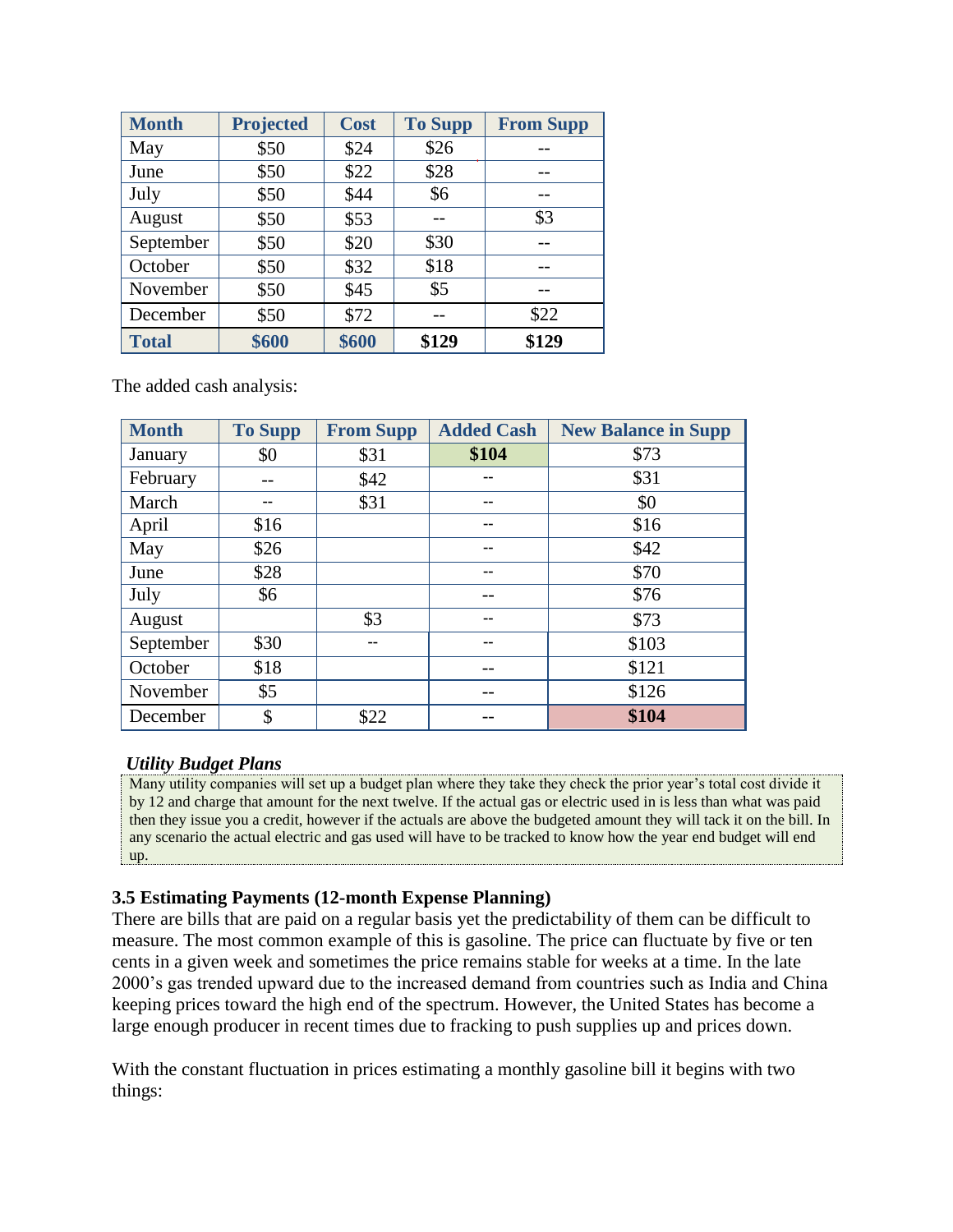# **-Determining gas mileage on the vehicle and fuel tank size**

### **-Determining the how many miles are driven each week**

Finding out the fuel mileage and is a simple exercise. By way of an owner's manual or a web search, mileage will be displayed by city and highway. For example, say vehicle XYZ gets 15 city / 22 highway with a fuel tank of 17 gallons and gas costs \$2.32 per gallon.

### **\$2.32 x 17 = \$39.44 (\$39 rounded)**

The next step is to determine how much city and highway driving occurs in conjunction with how miles are driven each week round trip. Typically, errands and leisure activities vary week to week so they are estimated. (The miles in the table are doubled based on each destination being a round trip)

| <b>Destination</b>       | Miles $(2x)$ | <b>Trips</b> | <b>Total</b> | <b>City</b> | Hwy |
|--------------------------|--------------|--------------|--------------|-------------|-----|
| Work                     | 12           |              | 96           | 32          | 64  |
| Gym                      |              |              | 20           | 10          | 10  |
| Errands (est)            |              |              | 15           |             | 10  |
| Family / Friends         |              |              | 16           |             | 14  |
| Leisure Activities (est) |              |              | 15           |             |     |

In reviewing the table the city miles driven totals 54 and highway 108 for a total 162. The next step is to calculate their use by percentage:

#### **City 54 / 162 = 33.3%, Highway 108 / 162 = 66.6%**

Being that the trip table does not have firm numbers the only way to tell how many miles each fill up is getting is to drive the vehicle through two or three cycles. In this scenario it is determined that it takes two weeks before having to fill up again bringing the total miles in the table to 334. To confirm the actual miles driven, comparing the odometer between the start and end of fill ups or by the vehicle's trip computer will determine the actual miles driven. For example, it is found that the vehicle is getting 350 miles per tank bring the math to:

#### **350 miles / 17 gallons = 20.58 per gallon**

Being that two-thirds of the miles are highway, the 20.58 miles per gallon is plausible with a 15 city / 22 highway range. Furthermore, based on this calculation the estimated miles were 334 versus the actual of 350 rendering the trip table estimate to be highly accurate. This means that given the same driving pattern 26 fill ups will be required each year.

#### **26 weeks x \$39 = \$1,014**

#### **\$1,014 / 12 months = \$84.5 per month (\$85 rounded)**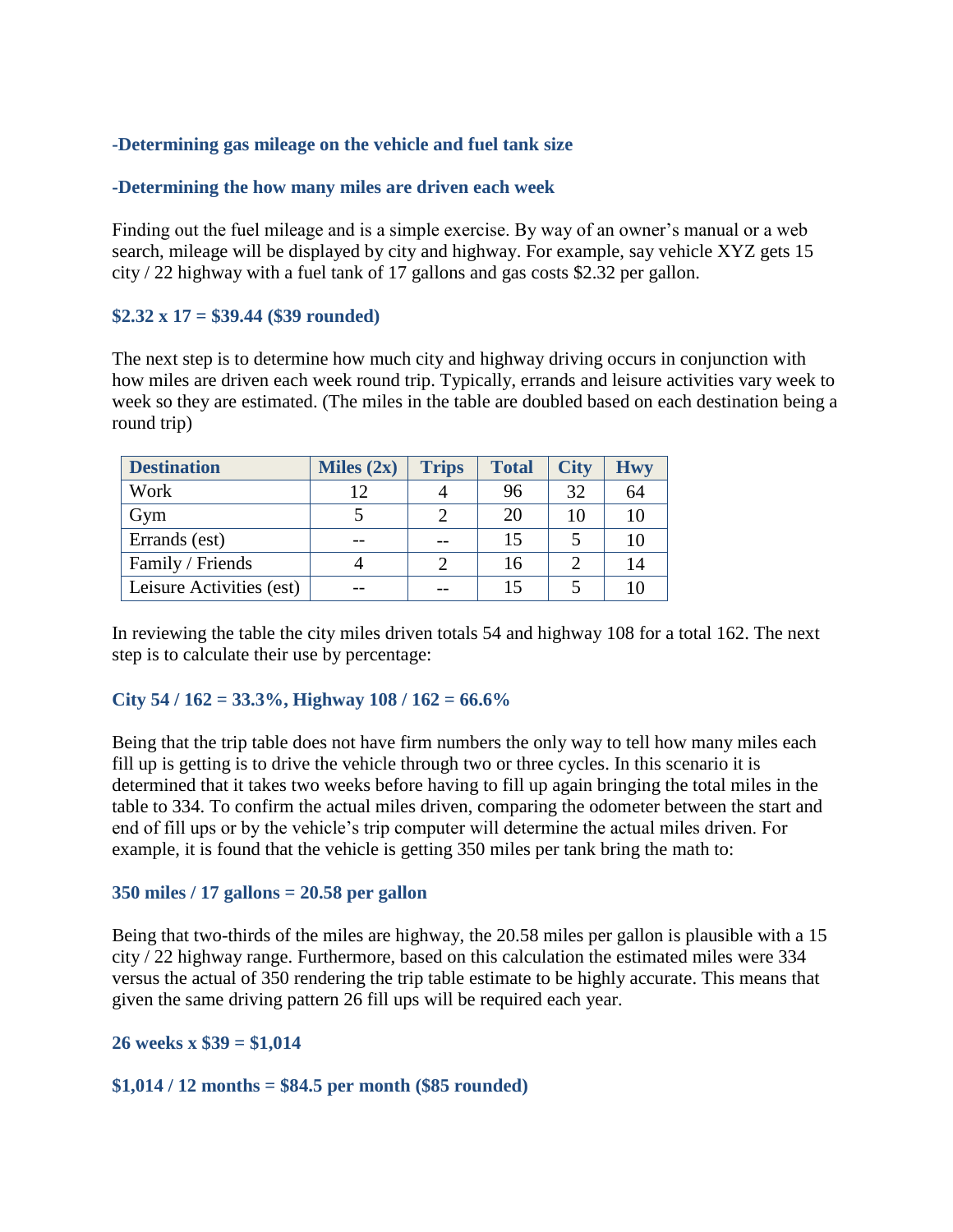Using the calendar it tells Jasper that 10 months will require two fill ups and two months will require three fill ups. Beginning with the first Friday, January 4<sup>th</sup>, based on the 2013 calendar, March and August will incur the third payments. Based on an \$85 monthly average there is a \$7 surplus in regular months (\$85 - \$78) to go into supplement to pay for the two months with the additional fill up. In the three-fill up months there will be deficit of \$32. (\$117 - \$85) Therefore, a table needs to be made to see if any added cash is necessary to establish the one year cycle as in the previous section.

| <b>Month</b> | <b>To Supp</b> | <b>From Supp</b> | <b>Balance</b> | <b>Added Cash</b> | <b>New Balance in Supp</b> |
|--------------|----------------|------------------|----------------|-------------------|----------------------------|
| Jan          | \$7            |                  | \$7            |                   | \$7                        |
| Feb          | \$7            |                  | \$14           |                   | \$14                       |
| Mar          | --             | \$14             | \$18)          | \$18              | \$0                        |
| Apr          | \$7            | $- -$            | \$7            | --                | \$7                        |
| May          | \$7            | --               | \$7            | --                | \$14                       |
| Jun          | \$7            |                  | \$7            | --                | \$21                       |
| Jul          | \$7            |                  | \$7            |                   | \$28                       |
| Aug          |                | \$28             | $(\$4)$        | \$4               | \$0                        |
| Sep          | \$7            |                  | \$7            |                   | \$7                        |
| Oct          | \$7            | $- -$            | \$7            | --                | \$14                       |
| <b>Nov</b>   | \$7            | $- -$            | \$7            | --                | \$21                       |
| Dec          | \$7            | --               | \$7            | --                | \$28                       |

In above Table the ending Supplemental Balance at the end of the year is \$28 as a result of adding \$22. This extra money will be carried over into the next year without having the need for more Added Cash in the future. All things being equal the \$28 could be reduced to \$22 but with varying gas prices having extra cushion in case its needed is a good strategy.

| <b>Month</b>  | <b>Budget</b> | <b>Payment</b> | <b>To Supp</b> | <b>From Supp</b> | <b>Added Cash</b> | <b>Supp Bal</b> |
|---------------|---------------|----------------|----------------|------------------|-------------------|-----------------|
| Jan           | \$85          | \$78           | \$7            |                  | \$28              | \$35            |
| Feb           | \$85          | \$78           | \$7            |                  |                   | \$42            |
| Mar $(3)$     | \$85          | \$117          | --             | \$32             |                   | \$10            |
| Apr           | \$85          | \$78           | \$7            | $- -$            |                   | \$17            |
| May           | \$85          | \$78           | \$7            | --               |                   | \$24            |
| Jun           | \$85          | \$78           | \$7            | --               |                   | \$31            |
| Jul           | \$85          | \$78           | \$7            | --               |                   | \$38            |
| Aug $(3)$     | \$85          | \$117          | --             | \$32             |                   | \$6             |
| Sep           | \$85          | \$78           | \$7            | --               |                   | \$13            |
| Oct           | \$85          | \$78           | \$7            | --               |                   | \$20            |
| <b>Nov</b>    | \$85          | \$78           | \$7            | --               |                   | \$27            |
| Dec           | \$85          | \$78           | \$7            | --               |                   | \$34            |
| <b>Totals</b> | \$1,020       | \$1,014        | \$70           | \$64             | \$28              | \$34            |

This is exercise allows a good management of the budget however, the price for gas is unstable; it generally fluctuates widely in recent year where the price can be \$1 different from the prior